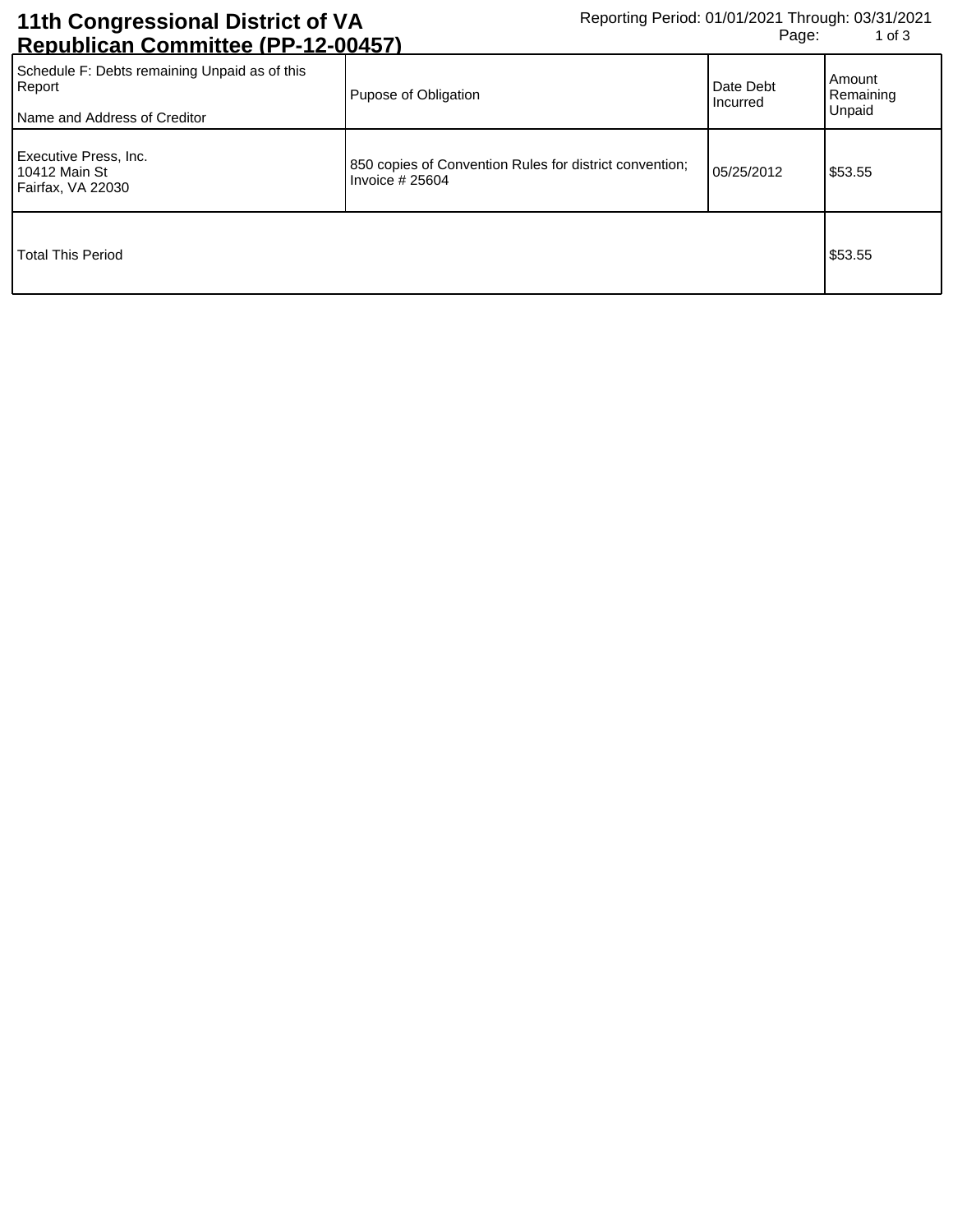## **11th Congressional District of VA Republican Committee (PP-12-00457)**

| <u> Kopaphoan Oommittoo (f. f. botof</u>                       |                                          |               |        |
|----------------------------------------------------------------|------------------------------------------|---------------|--------|
| <b>Schedule G: Statement of Funds</b>                          | <b>Number of</b><br><b>Contributions</b> | <b>Amount</b> |        |
| <b>Contributions Received This Period</b>                      |                                          |               |        |
| 1. Schedule A [Over \$100]                                     | 0                                        | \$0.00        |        |
| 2. Schedule B [Over \$100]                                     | 0                                        | \$0.00        |        |
| 3. Un-itemized Cash Contributions [\$100 or less]              | 0                                        | \$0.00        |        |
| 4. Un-itemized In-Kind Contributions [\$100 or less]           | 0                                        | \$0.00        |        |
| 5. Total                                                       | 0                                        |               | \$0.00 |
| <b>Bank Interest, Refunded Expenditures and Rebates</b>        |                                          |               |        |
| 6. Schedule C [also enter on Line 17b on Schedule H]           |                                          |               | \$0.00 |
| <b>Expenditures Made This Period</b>                           |                                          |               |        |
| 7. Schedule B [From line 2 Above]                              |                                          | \$0.00        |        |
| 8. Un-itemized In-Kind contributions [From line 4 Above]       |                                          | \$0.00        |        |
| 9. Schedule D [Expenditures]                                   |                                          | \$0.00        |        |
| 10. Total [add lines 7, 8 and 9]                               |                                          |               | \$0.00 |
| <b>Reconciliation of Loan Account</b>                          |                                          |               |        |
| 11. Beginning loan balance [from line 15 of last report]       |                                          | \$0.00        |        |
| 12. Loans received this period [from Schedule E-Part 1]        |                                          | \$0.00        |        |
| 13. Subtotal                                                   |                                          |               | \$0.00 |
| 14. Subtract: Loans repaid this period [from Schedule E-Part2] |                                          | \$0.00        |        |
| 15. Ending loan balance                                        |                                          |               | \$0.00 |